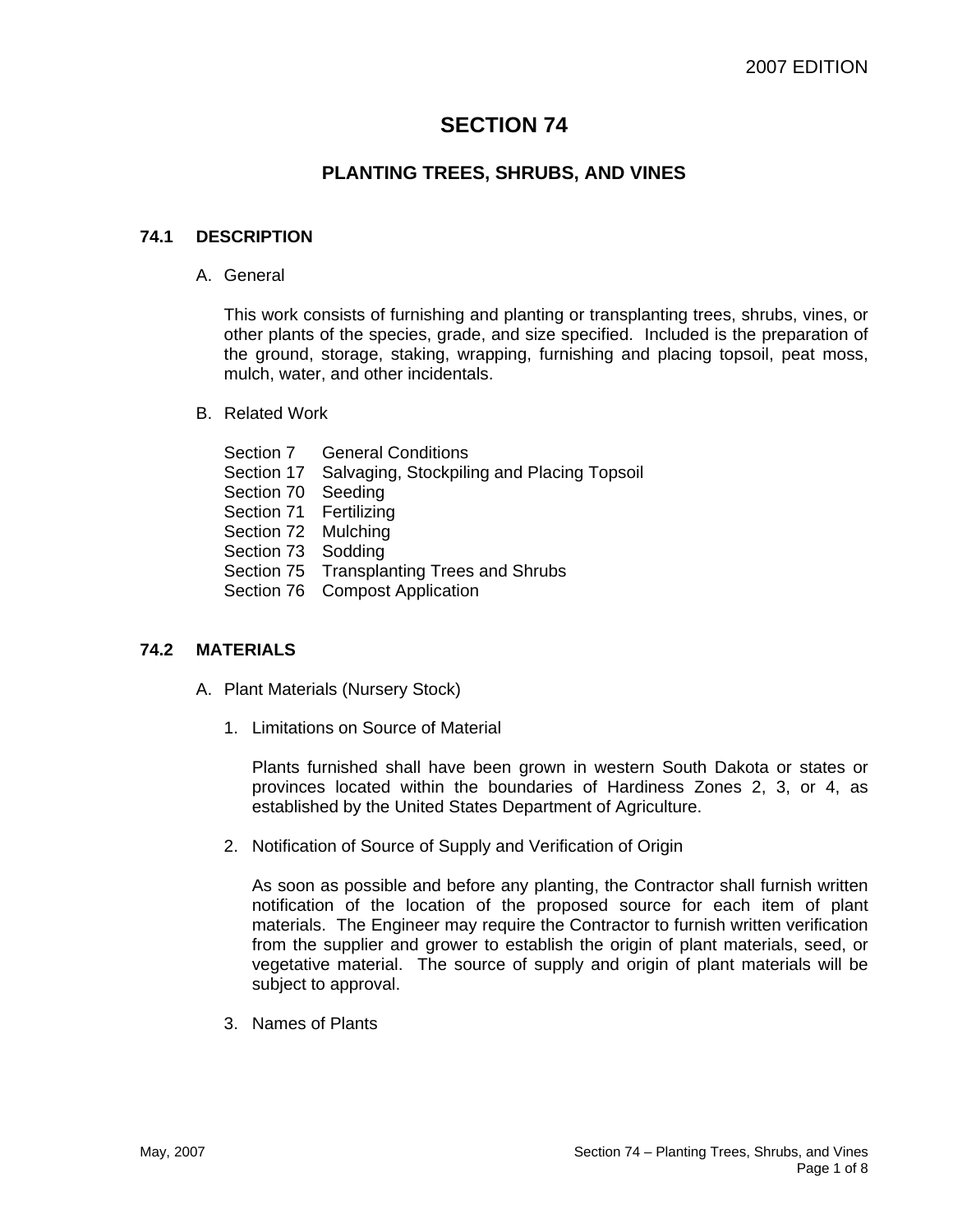Plant materials furnished shall be of the genus, species, and variety specified and shall follow standard names of plant materials as adopted by the American Joint Committee on Horticultural Nomenclature and as this standard nomenclature is referred to in the current edition of Standardized Plant Names. Substitutions will not be permitted without the written consent of the Engineer.

4. Form, Shape, and Condition of Plants

Trees furnished shall have been at least twice transplanted or root pruned, shall be well branched according to species or variety, and uniformly straight-trunked. Shrubs shall have been at least twice transplanted or root pruned and is heavily caned. Trees, shrubs, and vines shall be number one (1), heavy-grade, nurserygrown stock, strong, healthy, clean, well-grown, free from insects, disease, rodents, mechanical injuries, disfiguring knots, sunscald, frost cracks, broken bark, broken or dead branches, broken roots, stubs, or any other objectionable features and shall possess a healthy, normal root system of sufficient size to permit successful establishment and good growth and shall be typical of the species or variety specified. Evergreen plants delivered to the project with new growth in an advanced stage of candling out will be rejected.

5. Size of Plants

Plants shall be of uniform height and diameter. The figures shown on the plans indicate the minimum height of the plants called for. When such figures are used in connection with spread, they indicate the minimum and maximum spread of the plant to be furnished.

The height of each species or variety of plant shall be the vertical measurement of the plant from the ground upward as it stands in its natural position in the nursery without straightening branches or leaders. The measurements shall not include the fine or slender terminal leader, twig or branch growth, but shall stop where the main part of the plant ends. The spread of each species or variety shall be the horizontal measurement of the plant as it stands in its natural position in the nursery without straightening its branches. The measurements shall not include the fine or slender terminal shoots. Each plant shall be measured both in its smallest and greatest dimension and averaged. Caliper shall be taken six (6) inches above the ground level, up to and including four (4) inches caliper size, and 12 inches above ground level for larger sizes.

6. Nursery Stock

Plant materials shall be nursery grown unless otherwise specified, shall have been subjected to proper transplanting during growth in the nursery, shall bear evidence of proper top and root pruning, and shall be thrifty, well-grown, and hardy northern stock, grown under the same climatic conditions as exist at the location to be planted. Plants shall meet the standards as set forth in South Dakota Nursery Laws and in the edition of the American Standard for Nursery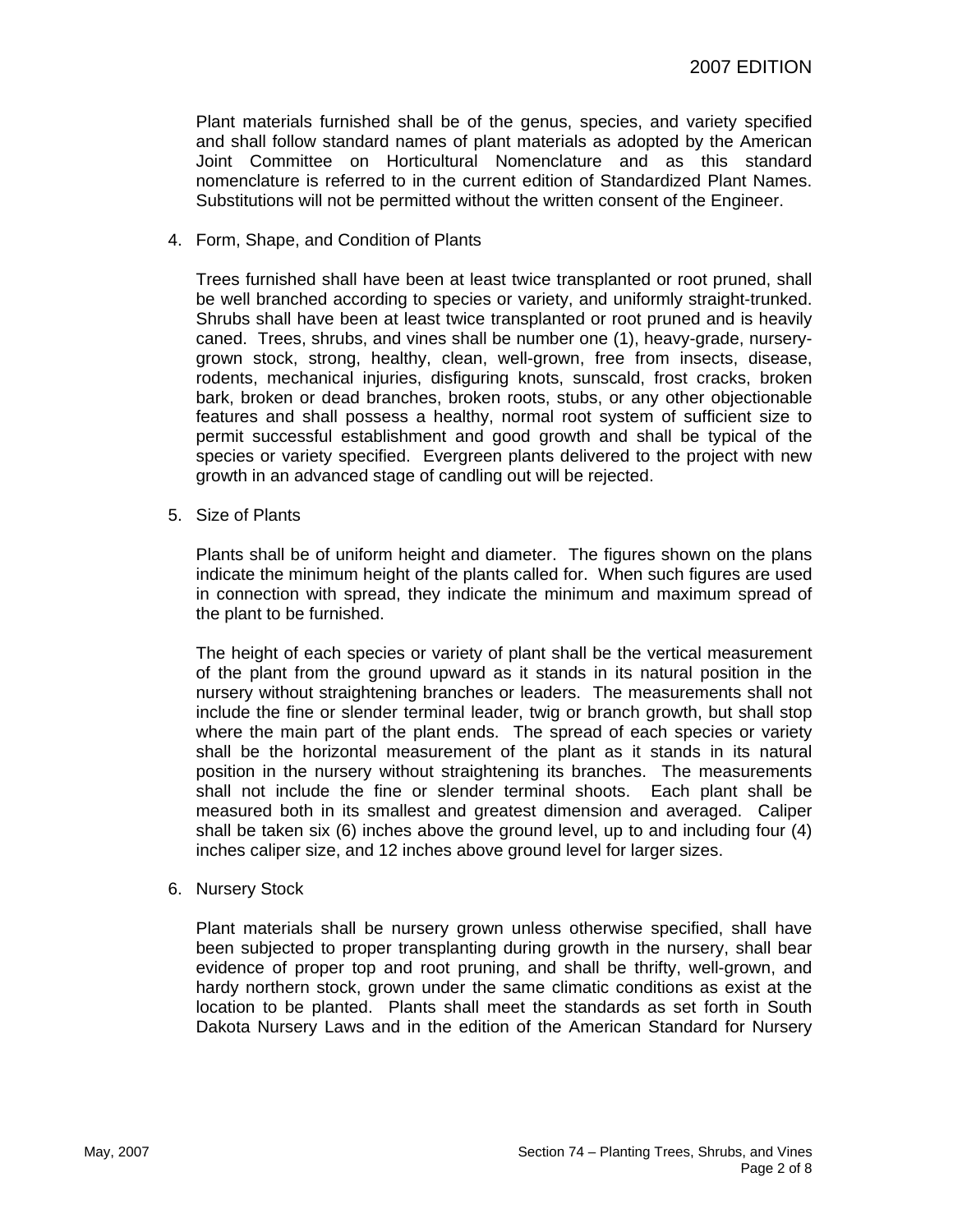Stock. In all cases where grades are indicated in these standards, No. 1 or top grade will be required.

7. 7. Labeling

Legible labels must be attached to all specimens, boxes, bundles, bales, or other containers indicating the genus, species, size, grade, or age of each species or variety and the quantity contained.

8. Inspection, Certificates, and Rejection of Plants

Before removal from the nursery, plant materials, must be inspected by authorized Federal or State authorities. Plants must be declared and certified free of diseases and insects, and necessary inspection certificates to this effect must accompany each shipment, invoice, or order of plants. Plants not approved by the Plant Industry Representative or Nursery Inspector or otherwise not meeting these specifications will be rejected. Rejected plants shall immediately be removed and disposed of by the Contractor and replaced with approved nursery stock of like variety, size, and age at no additional cost.

- B. Incidental Materials
	- 1. The topsoil shall conform to the requirements of Section 17.
	- 2. Organic soil conditioners shall be granulated peat moss or other material as specified. The granulated peat moss shall be furnished in an air-dry condition and shall be free from woody substances and mineral matter such as sulfur or iron.
	- 3. Mulching material shall be as specified.
	- 4. Staking materials shall be six-foot (6 ft.) T type studded steel posts. Guy wire shall be a minimum of 12 gauge.
	- 5. Wrapping material shall be a 2-ply asphalt cemented Kraft crepe paper in strips or burlap in strips and shall be secured to the trunk with a good-quality 6-ply cotton.
	- 6. Tree ties shall be minimum one (1) inch wide heavy duty canvas with a steel grommet in each end to secure tie wire. Tie wire shall not be wrapped around tree, but shall be tied through the steel grommets in the canvas wrap. Lengths of garden hose shall not be used.
	- 7. Tree trunk guards shall be minimum six (6) inch diameter by twelve (12) inch length flexible PVC drain tile pipe.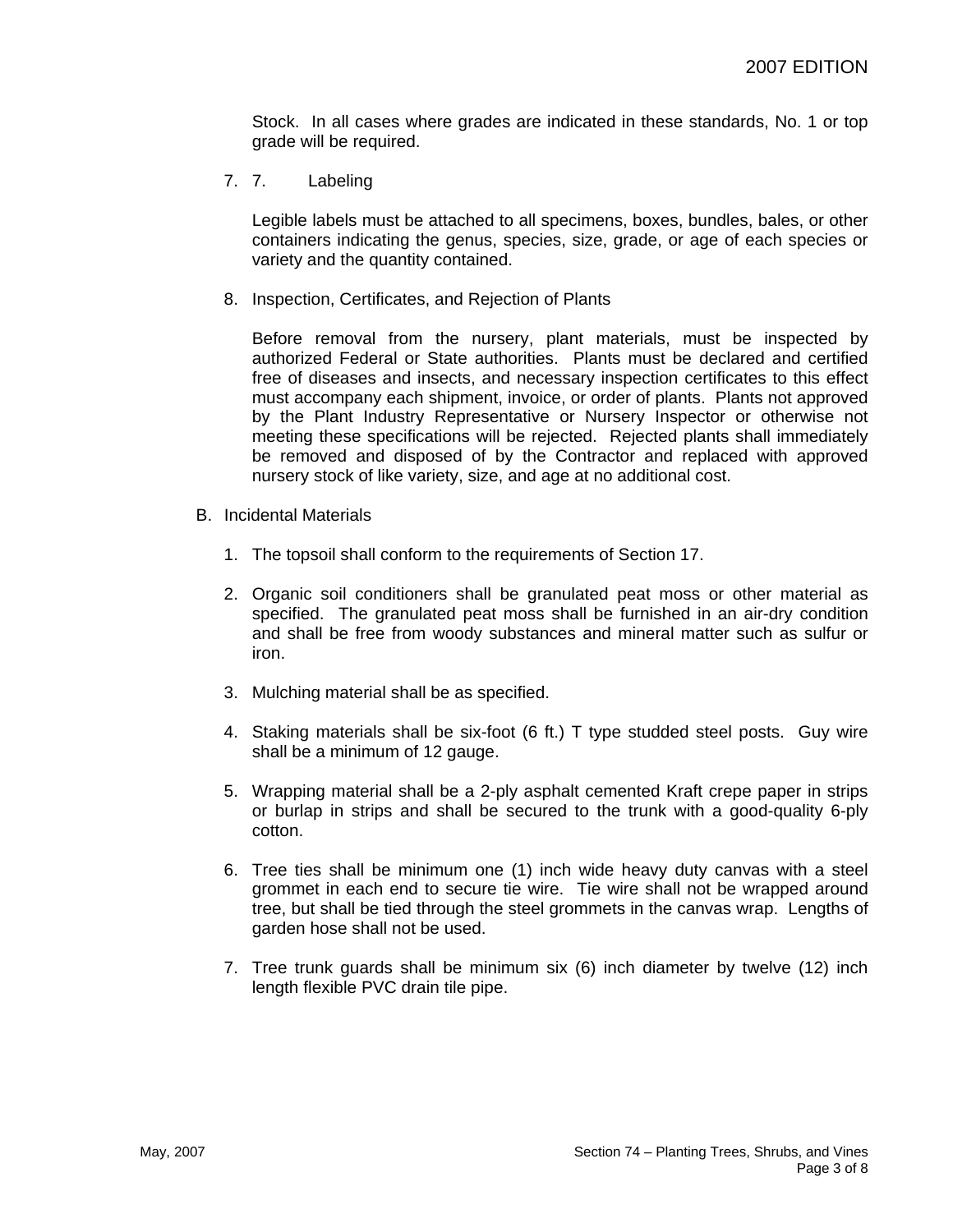#### **74.3 CONSTRUCTION REQUIREMENTS**

#### A. General

The digging, transporting, storing, layout, planting, pruning, watering, mulching, wrapping, staking, maintenance, and replacement of plants shall be performed by a qualified nurseryman, landscape specialist or by experienced crews under the direct supervision of a qualified nurseryman or landscape specialist.

B. Digging and Transporting Nursery Stock

Plants shall be dug with care and skill immediately before shipping. Possible injury to the roots, particularly to the fibrous roots, shall be avoided. Balled and burlapped plants shall be dug to retain as many fibrous roots as possible and shall come from soil which will form a firm ball. The soil in the ball shall be the original undisturbed soil in which the plant has been grown. The plant shall be dug, wrapped, packed, and transported in such a manner that, upon delivery, the soil in the ball will not have been cracked, loosened, or caused to drop away from contact with the small and fine feeding roots.

As plants are dug and during transportation to the planting site, precautions shall be taken to prevent roots from drying out, balls of earth from being broken, and to otherwise assure the arrival of plants at their destination in good condition.

C. Temporary Storage

Plant materials which cannot be immediately planted upon delivery shall be heeled in by placing the plants in a trench in a shaded location and covering the roots firmly with moist soil or by storing in a cool, moist cellar or similar enclosure with roots packed in wet sphagnum moss and covered with tarpaulins. Other methods of storage must be, approved by the Engineer. Roots shall be kept thoroughly moist at all times, and stored plants shall be properly maintained by the Contractor.

Balled and burlapped plants shall be protected against drying of the ball by covering with wet sawdust, soil, or peat moss in a manner appropriate to the conditions.

Risks involved in storing and transporting plant materials shall be borne by the Contractor.

D. Staking and Layout of Planting

Planting holes shall not be dug until all plant locations have been staked. Planshown locations, spacings, and quantities may be adjusted by the Engineer to suit field conditions.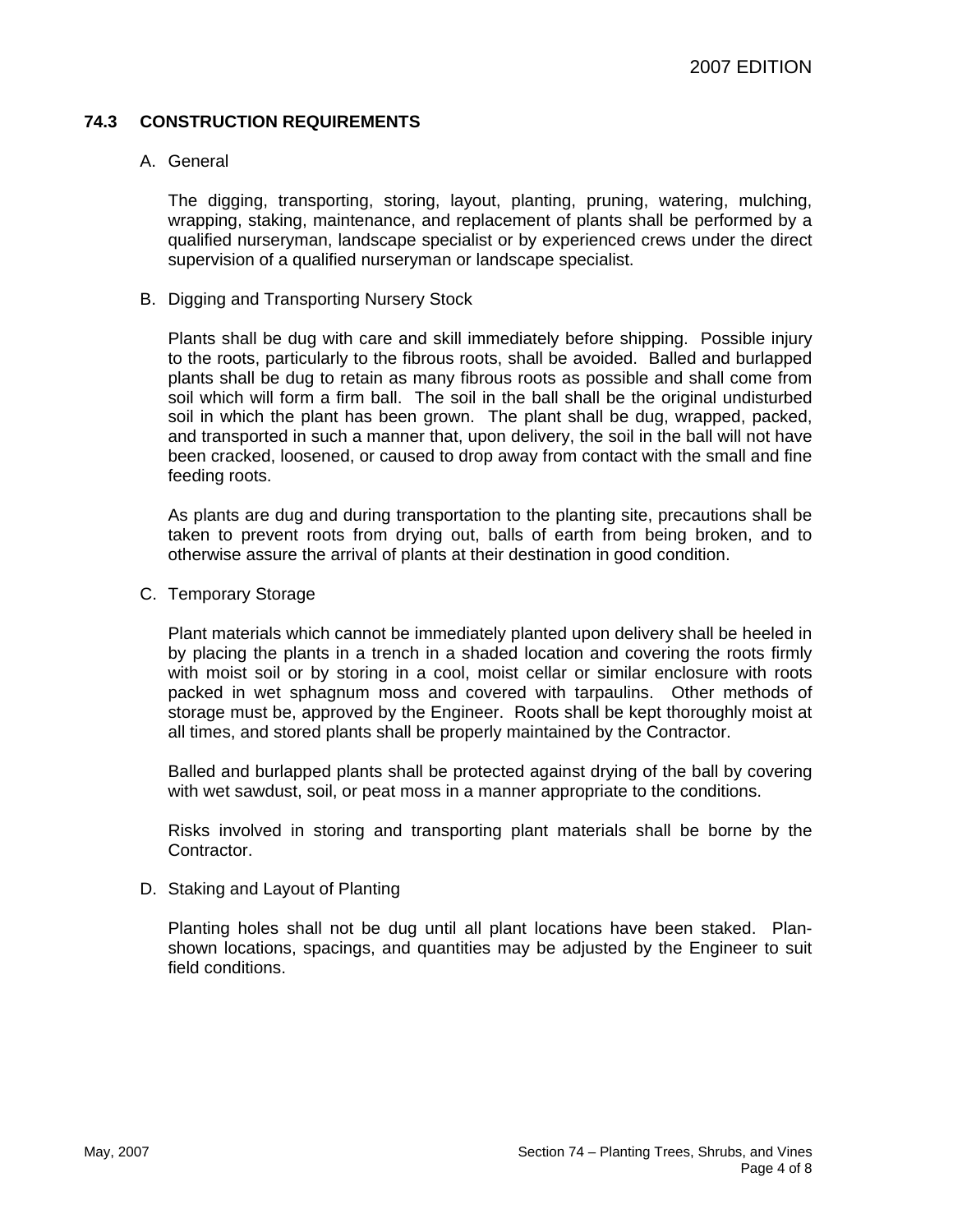- E. Planting General Requirements
	- 1. The Contractor shall notify the Engineer at least one (1) week in advance of the beginning of the planting operation.
	- 2. During planting operations, suitable warning signs shall be provided in accordance with Section 7.
- F. The Planting Operation
	- 1. Digging of Planting Holes
		- a. The Contractor shall provide necessary safeguards to prevent accidents during the time the plant holes are open.
		- b. Planting holes shall have vertical sides and flat bottoms. The holes shall be of sufficient diameter to provide for not less than 12 inches of topsoil backfill around the root ball. The hole shall be no deeper than the root ball is tall. Set the rootball on firm soil so that the top of the rootball will sit slightly higher than the final grade.
	- 2. Mixing Backfill Soil

Prior to planting, topsoil to be used for backfilling plant holes shall be thoroughly mixed with twenty-five percent (25%) peat moss by volume.

3. Care of Plants Prior to Planting

When plants are taken from storage to the planting site, roots of plants shall be immersed in water immediately upon opening the bundle and kept in water until planted. The Contractor shall have sufficient tanks and pails to keep roots of plants from opened bundles in water until planted.

In transferring plants from the site of temporary storage to the planting site, only plants that can be planted in that day shall be transferred. Material not planted the day it is taken from storage shall be rewrapped in the approved manner or the roots kept immersed in water at the storage site until planted.

Bare roots shall not lie exposed to the sun or air.

- 4. Method of Planting
	- a. Bare-rooted plants

Plants shall be set in the bottom of the planting holes on a compact cone of soil constructed by backfilling the planting hole with topsoil. Trees and shrubs shall be placed at the same depth as they grew in the nursery.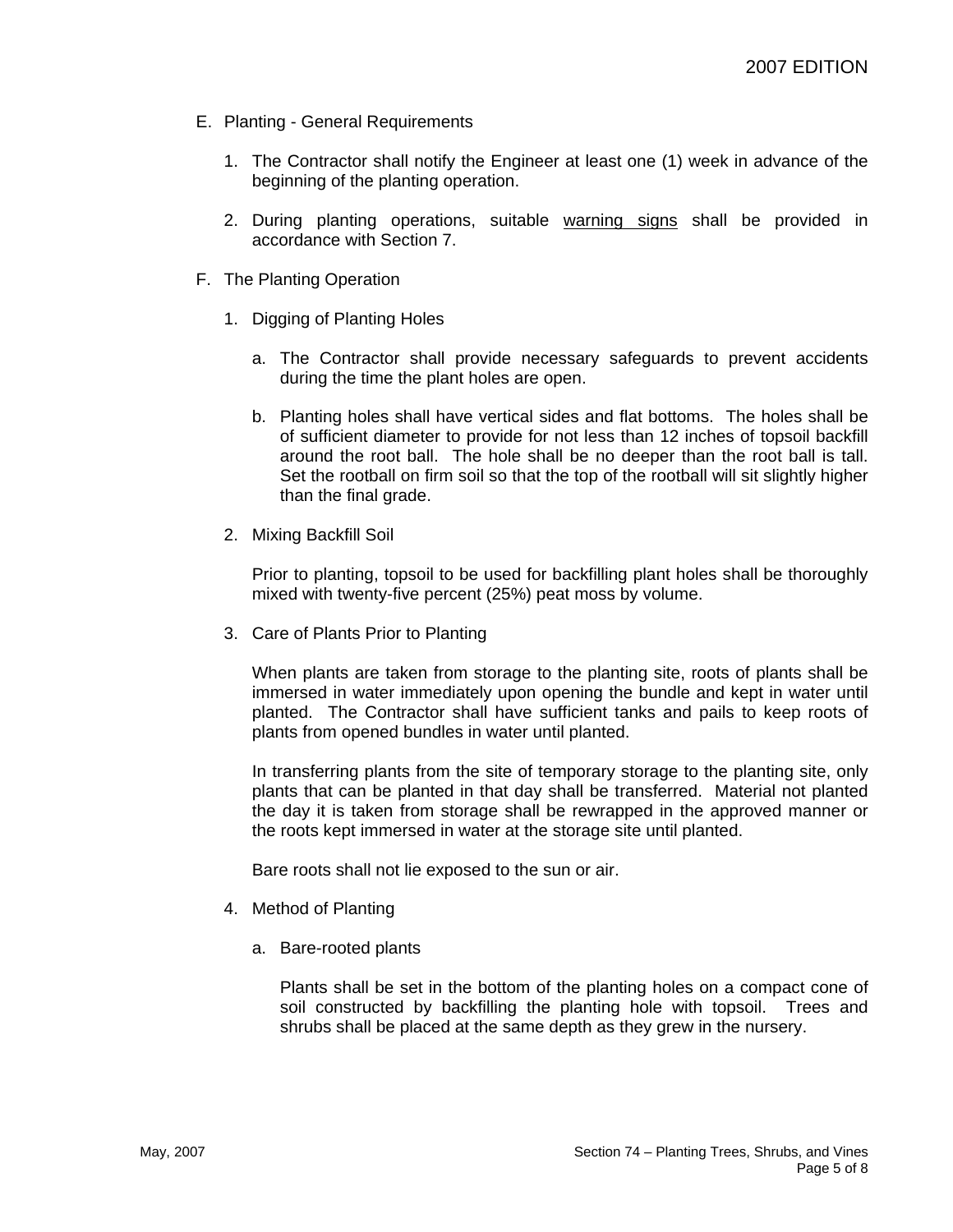Roots shall be carefully spread over and around this cone of topsoil in their natural position.

Roots, which are broken or damaged, shall be cut back to firm tissue. After placing the plant in the hole and spreading the roots, topsoil shall be tamped in place carefully but firmly to insure that topsoil is around all of the roots and air pockets are not present. Care shall be taken to avoid bruising or breaking the roots when firming the soil around them.

b. Balled and burlapped plants

Plants shall not be handled by the plant stem. After the planting hole is dug as described in 74.3.F.1.b, the bottom portion of the wire basket shall be cut away prior to setting the plant in the hole. After setting plant in planting hole, the remaining portion of the wire basket shall be removed and the burlap cut six (6) inches below the tope of the root ball. All twine and shipping tree wraps shall be removed from the trunk. Balled and burlapped plants shall have a minimum of 12 inches of top soil packed around the sides of the root ball.

c. Potted plants

Potted plant holes shall be dug as described in 74.3.F.1.b. All plants shall be removed from containers in a manner, which does not damage the root ball.

- d. Holes shall be backfilled in not less than two (2) lifts, the first lift shall not exceed one half (1/2) total hole depth. Each lift shall be heel tamped.
- 5. Cultivation

Shrub beds are to be cultivated as a unit two (2) feet on each side of rows before planting and the plants placed separately.

6. Watering

All plants shall be thoroughly watered within four (4) hours of planting and every seven (7) days thereafter until a letter of acceptance for the project is received from the Engineer. Each plant shall receive the gallon equivalent on the size of the root ball planted, at each watering.

7. Mulching

Mulch shall be placed between and around the plants within forty-eight (48) hours after planting and shall be applied uniformly to cover the cultivated areas inside dikes to a depth of three (3) inches. Mulch shall be pulled back a minimum of 1 foot from trunks and canes.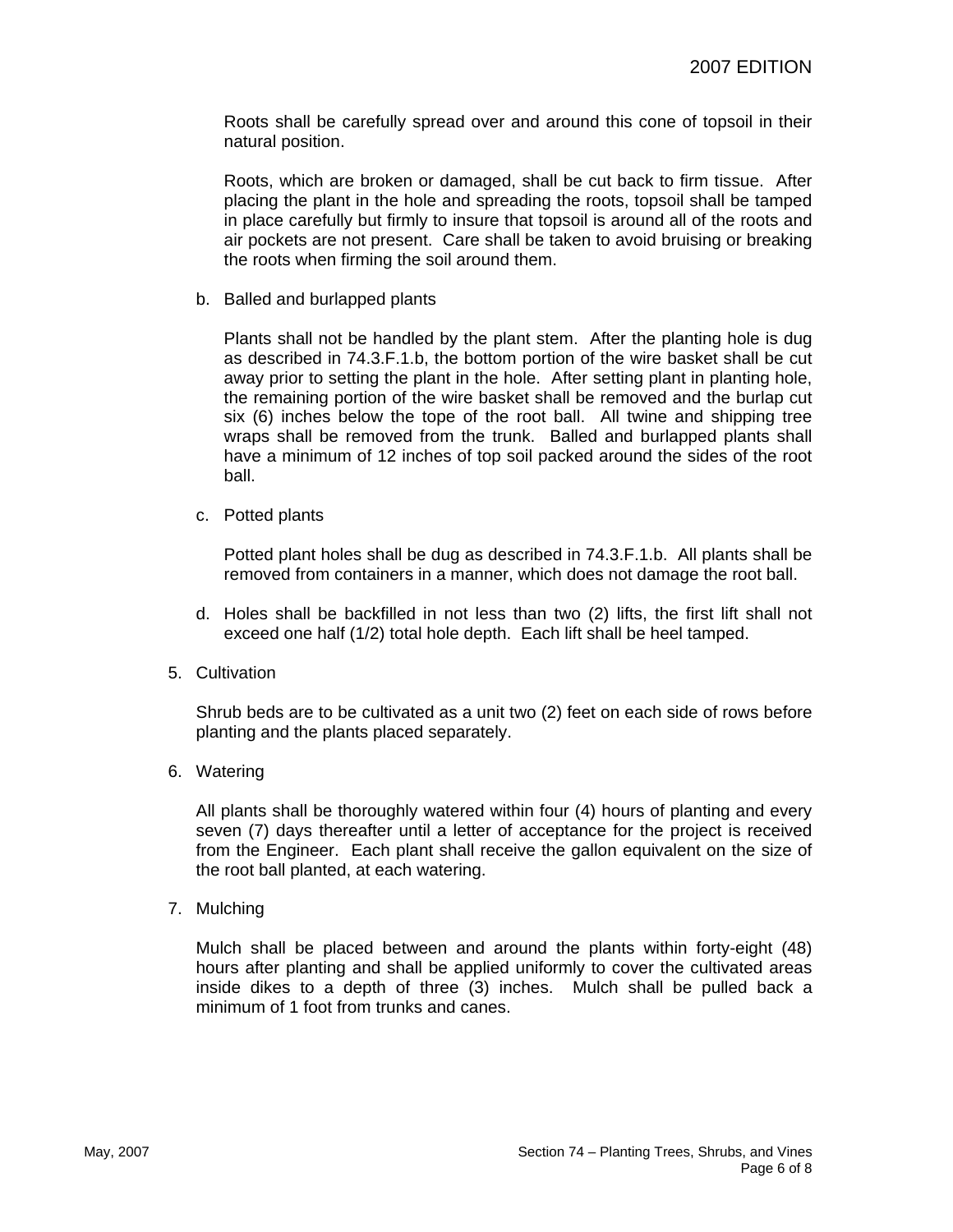8. Wrapping

Newly transplanted deciduous trees shall be wrapped with strips of 2-ply Kraft asphalt crepe paper or burlap, starting at the bottom and lapping one-half (1/2) strip to a point well into the crown of the tree and not less than four (4) feet above the ground. Wrapping shall be secured with 6-ply cotton twine, starting at the top and wrapping toward the bottom, or with as many separate ties as necessary to hold the wrapping securely but loosely enough to allow a normal season's growth.

9. Staking

Each newly-planted deciduous tree under three (3) inches in caliper or conifer tree under eight (8) feet in height shall be staked with three (3) standard "T" type studded posts. The posts shall be driven an adequate distance away from the trunk of the tree so they are not driven into the root ball of the newly planted tree. A tie wire, 12-gauge minimum, shall be used for each post. Canvas tree ties shall secure the tie wire to the tree as specified in 74.2.B.6. Three (3) ties per tree are required.

10. Guying

Deciduous trees over three (3) inches in diameter or conifers over eight (8) feet in height shall be guyed. Guy wires, minimum 12 gauge, shall be secured using canvas tree ties and six (6) foot "T" type studded posts. Three (3) guys per tree are required. Posts shall be driven a minimum of two (2) feet into the ground.

G. Cleanup

When planting has been completed, debris and waste materials shall be removed from the area, excess earth materials graded or otherwise removed, damaged turf reseeded, and the area left in a neat, orderly, and finished condition.

H. Establishment Period

An establishment period shall begin immediately after original planting is made and shall continue for one year. The plants shall be guaranteed during this period against defects, including death and unsatisfactory growth, except for defects resulting from neglect by Owner, abuse, or damage by others, or unusual phenomena or incidents, which are beyond, landscape installer's control.

Contractor shall be responsible for watering all plants until a letter of acceptance for the project is received from the Engineer.

I. Replacement of Plants

The Contractor shall remove and replace trees, shrubs, or other plants found to be dead or in unhealthy condition during establishment period. The Contractor shall